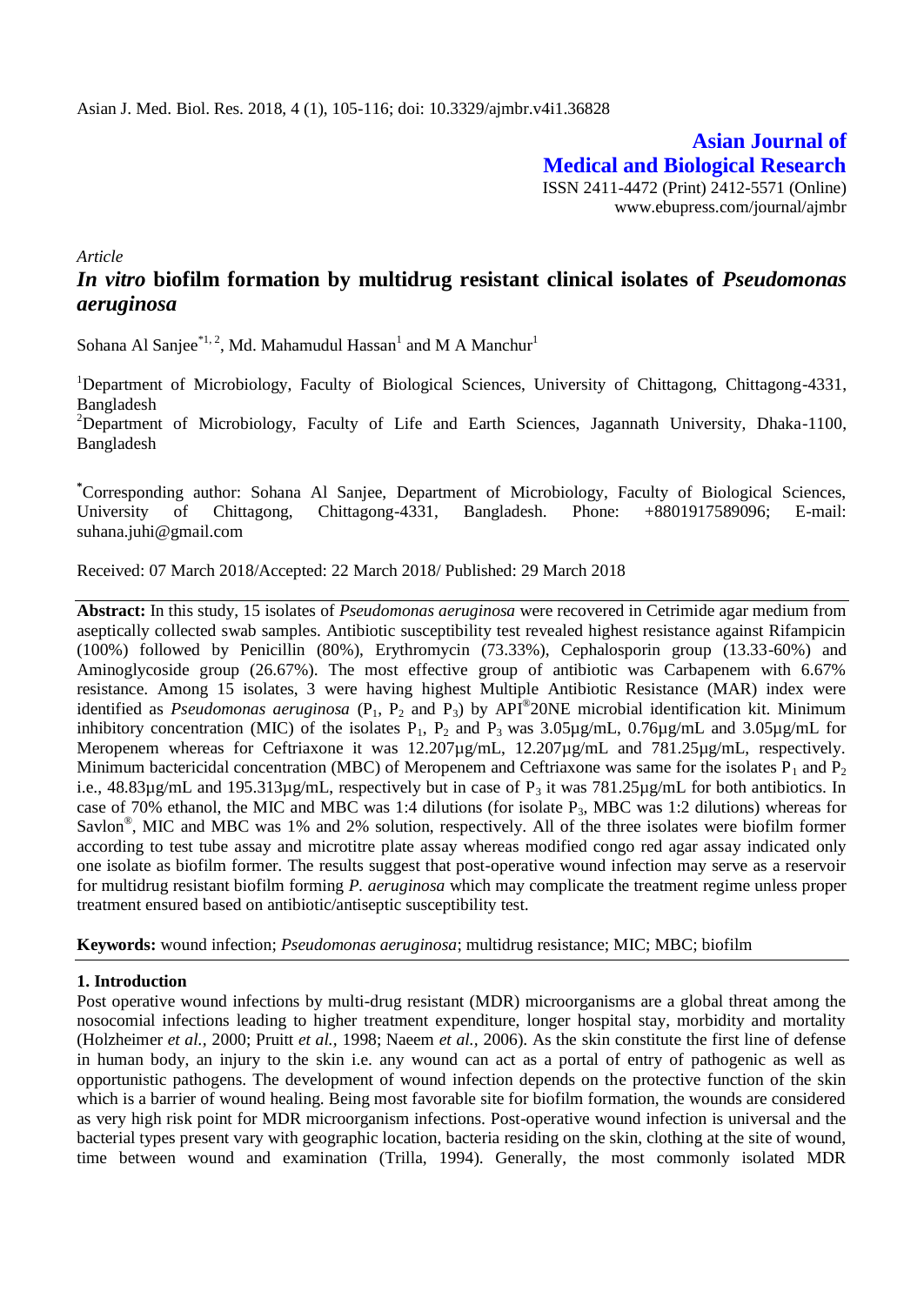microorganisms from wounds are *Pseudomonas aeruginosa*, methicillin resistant *Staphylococcus aureus* (MRSA), *Klebsiella pneumoniae*, *E. coli* and *Acinetobacter baumannii (*Hartemann-Heurtier, 2006).

Among these pathogenic microorganisms, *P. aeruginosa* is considered as the second most common microorganism isolated in nosocomial pneumonia (17% of cases), the third most common organism isolated in urinary tract infection (UTI) and surgical site infection (11% of cases) and the fifth most common organism isolated from all sites of nosocomial infection (9% of cases) (Hartemann-Heurtier, 2006). Though *P. aeruginosa* is an opportunistic pathogen, it is one of the most clinically significant organisms because of its multiple drug resistance properties, biofilm formation and production of several virulence factors such as exotoxin A, protease, leukocidin, lipopolysaccharide (LPS), phospholipase and other enzymes. The deadliness of *P. aeruginosa* is observed in burn wounds, post-operative wounds, chronic wounds and cystic fibrosis patients (Richards, 1999).

Biofilm is the aggregation of multilayered cell clusters covered with exo-polymeric substance (EPS) facilitating adherence of the microorganisms to the wound surfaces which provides a moist, warm and nutritious location for biofilm formation. Although several reports described a higher level of biofilm production by MDR organisms, the correlation between biofilm formation and the acquisition of antimicrobial resistance is still debated (Richards *et al.,* 1999; Reiter *et al.,* 2011; Kwon *et al.,* 2008; Rao *et al.,* 2008; Sanchez *et al.,* 2013). The possible reasons responsible for multiple antibiotic resistances may be the induced expression of genes to produce efflux pump, limited diffusion of the antibiotics through the dense exo-polymeric slime layer, quorum sensing etc (Nikolaev and Plakunov, 2007; Haagensen *et al.,* 2007).

The infection of *P. aeruginosa* in post-operative wound infection is becoming more severe in developing countries due to absence of common hygienic practices, mass production and availability of low quality drugs, antiseptics and medicinal solutions for treatment, and ignorance towards proper responsibilities of the hospital staff (Bertrand *et al.,* 2002). In perspective of Bangladesh, there had been a limited report on the study of multidrug resistant *P. aeruginosa* and biofilm formation associated with post-operative wound infection. Therefore, the present study was designed to investigate the susceptibility pattern of commonly used antibiotics and antiseptics against *P. aeruginosa,* isolated from post-operative wound infection and to demonstrate the biofilm formation potential of MDR *P. aeruginosa* isolates as a measure of their virulence property.

## **2. Materials and Methods**

## **2.1. Study area**

The study was performed at the Microbiological Laboratory, Department of Microbiology, University of Chittagong, Chittagong-4331, Bangladesh. All the specimens were collected aseptically from patients with postoperative wound infection from Chittagong Medical College Hospital (CMCH), Chittagong, Bangladesh, brought to the laboratory and immediately, processed for isolation and identification of *Pseudomonas aeruginosa* following standard microbiological technique (Forbes, 2000). Verbal informed consent was obtained from the hospital"s authority and all patients prior to sample collection.

## **2.2. Chemicals and media**

All the chemicals used in the study were of analytical grade with desired purity and procured from Merck, Germany and Sigma-Aldrich, USA. Cetrimide agar (Hi-Media, India) was used for selective isolation of *Pseudomonas aeruginosa* and Mueller Hinton agar (Hi-Media, India) was used for antibiotic susceptibility test*.* Commercially prepared standard antibiotic disks were purchased from Oxoid Ltd., UK.

## **2.3. Specimen collection and bacterial isolation**

20 patients of any age with both sexes suffered from post operative wound infections were selected as study population. Swabs from infected sites were collected using sterile cotton swab with aseptic precautions and directly inoculated into 9 ml sterile buffer peptone water (BPW) and mixed homogenously. For enrichment, 1 ml from the BPW was transferred to the sterile 9 ml Brain Heart Infusion Broth and incubated for 24 hours at 37°C. After incubation, 1 loopful culture from the enrichment culture of each sample was streaked on solidified Cetrimide agar plate and incubated for 24 hours at 37°C. Following incubation, selected pure colonies were subjected to further analysis.

# **2.4. Antibiogram profiling and MAR index calculation**

Antibiotic resistance pattern of the isolates were done by Kirby-Bauer disc diffusion method according to Clinical Laboratory and Standards Institute (CLSI) guidelines (CLSI, 2018). The most important antipseudomonal drugs are some β-lactams (Ticarcillin, Ureidopenicillins, Piperacillin), Carbapenem (Imipenem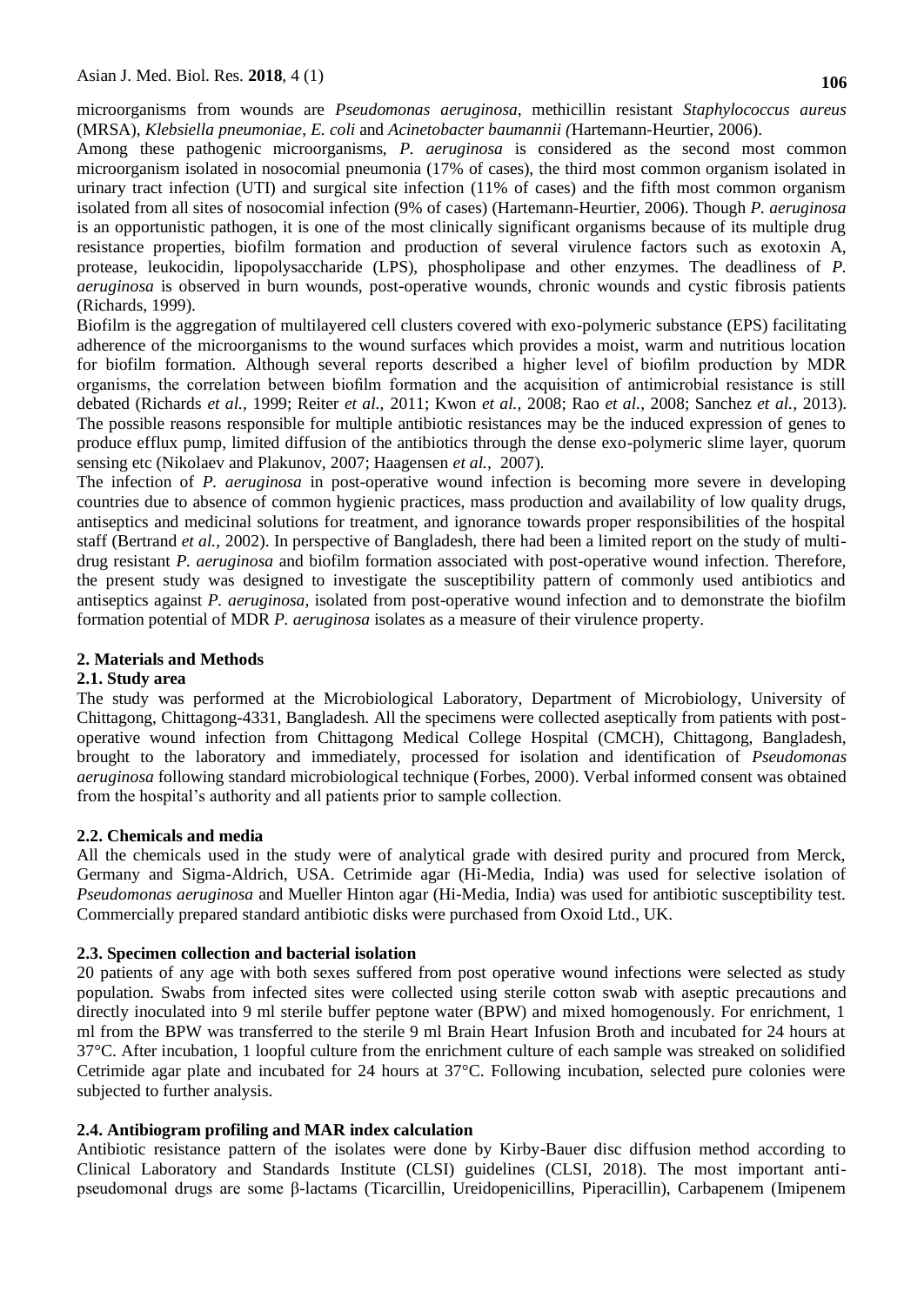and Meropenem) and Aminoglycosides (Gentamicin, Tobramycin, Netilmicin and Amikacin) (Giamarellou, 2002). Hence, in this study, 17 commonly prescribed antibiotics were used *viz.* Amoxillin-Clavulanic acid (AMC), Amikacin (AK), Tetracycline (T), Gentamicin (CN), Cephalexin (CL), Sulfamethoxazole-Trimethoprim (S\*T), Ampicillin (AMP), Ceftriaxone (CRO), Meropenem (MEM), Imipenem (IPM), Chloramphenicol (C), Ciprofloxacin (CIP), Ceftazamide (CAZ), Amoxicillin (AMX), Erythromycin (E), Cefixime (CFM) and Rifampicin (RD). Reference strain of *P. aeruginosa* ATCC 27853 was used as a control strain for interpretation of antibiotic susceptibility test results. The multiple antibiotic resistances (MAR) index was calculated for each isolate by dividing the number of antibiotics against which the isolate showed resistance over the total number of antibiotics tested (Krumpernam, 1983).

> MAR Index  $=$   $\frac{\text{No. of antibiotics against which organisms show resistance}}{}$ Total number of antibiotics used

MAR index higher than 0.2 indicates wide use of this antibiotic in the originating environment of this isolate (Krumpernam, 1983).

#### **2.5. Bacterial identification**

The selected bacterial isolates were identified on the basis of their morphological, biochemical and physiological characteristics according to Bergey's Manual of Determinative Bacteriology, 8<sup>th</sup> edition (Buchanan and Gibbons, 1974). API® 20NE microbial identification kit (BioMerieux, USA) was used for biochemical characterization of the selected bacterial isolates.

#### **2.6. Determination of MIC and MBC of antibiotics**

Two commercially available antibiotics Ceftriaxone (500mg; Square Pharmaceuticals Ltd, Bangladesh) and Meropenem (500mg; Popular Pharmaceuticals, Bangladesh) were used for this purpose. The MIC was determined by broth microdilution method following CLSI guidelines (Amsterdam, 1996). Briefly, 50 µL of 2 fold sterile Luria Bertani (LB) broth was added into each well of the 2nd column of a sterile 96-well microtiter plate and 50 µl of 1-fold sterile LB broth (pH 7.2) was added into each other wells of the plate. 50 µl of antibiotic solution was added into the 2nd well of a row that resulted in 2-fold dilution. From this, 50µl suspension was added into the 3rd well of the row and mixed which again produce another 2-fold dilution. In this way, the gradual 2-fold dilution was done upto the  $11<sup>th</sup>$  well. From the  $11<sup>th</sup>$  well, 50µl suspension was discarded without further addition to 12<sup>th</sup> well. The process described above was followed for both antibiotics. Inoculation was done by adding 50µl of inoculum suspension (adjusted to 0.5 McFarland standard) in each well following the direction of  $12<sup>th</sup>$  well to 1<sup>st</sup> well of each row. This resulted in another 2-fold dilution. The 1<sup>st</sup> and 12<sup>th</sup> wells of each row were considered as positive control for growth of the organism. Following incubation at 37ºC for 24 hours, 10 µl sterile 2, 3, 5-triphenyltetrazolium chloride (0.5% w/v) was added to each well of the microtiter plates and again incubated at the same condition (Sankar *et al.,* 2008). Bacterial growth was observed by changing color from yellow to red and MIC was interpreted by visual observation as the first dilution, which completely inhibited the bacterial growth. In case of MBC, one loopful suspension from each of the three wells containing the three lower concentrations (including MIC) of an antimicrobial agent showing no visual growth was streaked on Mueller-Hinton agar plates, incubated and observed for bacterial growth. The highest dilution which inhibited at least 99% of bacteria was considered as MBC. *P. aeruginosa* ATCC 27853 was used as quality control strain.

#### **2.7. MIC and MBC determination of antiseptics**

The bactericidal concentration of the most commonly used two commercial antiseptics *viz.* 70% ethanol and Savlon<sup>®</sup> (ACI Co. Ltd., Bangladesh) were determined through the classical method of successive dilutions. The inoculum was adjusted to 0.5 McFarland standards as earlier. For quality control, reference strain of *P. aeruginosa* ATCC 27853 was used and all antiseptics were freshly prepared prior to testing.

In a brief, for 70% ethanol, a series of seven test tubes was taken with 1 ml of sterile nutrient broth in each tube, except Tube 1. Then, 1 ml of freshly prepared 70% ethanol was added into Tube 1 and Tube 2. After mixing the contents in Tube 2, 1 ml mixture was transferred into Tube 3 and such serial transfer was repeated upto Tube 5 and 1ml was discarded. Finally, 100 µl of *P. aeruginosa* suspension was inoculated to Tube 1 to Tube 6, except Tube 7. Tube 6 and Tube 7 was considered as positive control (nutrient broth + test organism) and negative control (nutrient broth + distilled water), respectively. After incubation at 37°C for 24 hour, the contents of the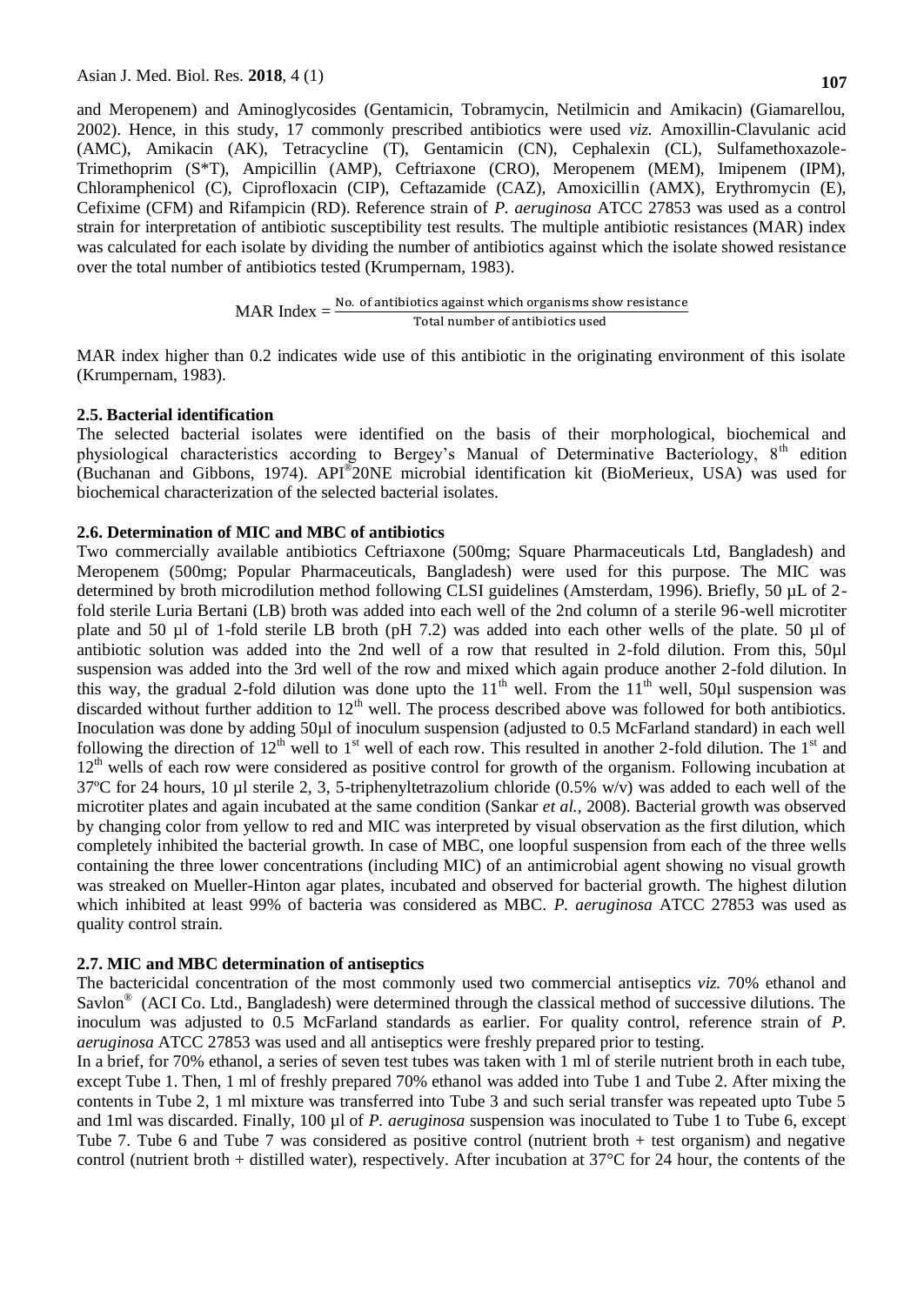tubes was streaked on cetrimide agar plate and MBC was considered as the concentration of no bacterial growth on cetrimide agar plates (Mazzola *et al.,* 2009).

In case of Savlon<sup>®</sup>, different concentrations (9%, 8%, 7%, 6%, 5%, 4%, 3%, 2% and 1%) were prepared in 1 ml sterile distilled water and 1 ml sterile nutrient broth was mixed with each concentration. Inoculation was done by adding 100 µl of *P. aeruginosa* suspension. After overnight incubation at 37°C, bacterial growth was observed visually by comparing with the control tubes (positive control and negative control) and MBC was determined after plating on cetrimide agar medium.

# **2.8.** *In vitro* **biofilm formation study**

## **2.8.1. Christensen test tube assay**

Test tube assay for qualitative detection of biofilm formation was described by Christensen *et al.* (1982). Briefly, 10 ml of sterile trypticase soy broth with 1% glucose were inoculated with *P. aeruginosa* isolates and incubated at 37°C for 24 hours. After incubation, decantation and washing of the test tubes were performed with sterile phosphate buffer (pH-7.2) and dried tubes were then stained with 0.1% crystal violet. After rinsing excess stain with phosphate buffer, tubes were dried in inverted position. Biofilm formation was considered positive when a visible layer of the stained material lined the wall and the bottom of the tube and remarked as weak, moderate and high based on the color intensity. Ring formation at the liquid interface did not indicate biofilm formation.

## **2.8.2. Modified Congo red agar assay**

A modified congo red agar (CRA) medium (Composition, g/L: Brain heart infusion broth-37, sucrose-50, NaCl-15, glucose-20, agar-10 and Congo red indicator-8) was used for detection of biofilm formation (Kaiser *et al.,* 2013). Sterilized congo red solution (8  $g/L$ ) was added separately with the sterile medium. CRA plates were inoculated with *P. aeruginosa* isolates and incubated overnight at 37°C. The strong biofilm formers produce dry crystalline black colonies whereas weak biofilm formers produce pink colonies with occasional darkening of the centre. Darkening of the colonies with absence of dry crystalline appearance indicates an indeterminate result.

## **2.8.3. Microtitre plate assay**

Microtitre plate assay was done by following the modified method of Stepanovic *et al.* (2000). Briefly, the overnight grown LB broth cultures were diluted (1:100) into fresh medium. 100 µl of the diluted inoculum was triplicately added in each of the 96 well microtitre plate and incubated for 72 hours at 37ºC. Following incubation, cells were dump out by turning the plate over and washed with 200 µl sterile phosphate buffer (pH-7.2) several times. 125 µl of 0.1% crystal violet was added to each well and incubated at room temperature for 10-15 minutes. Again the plate was rinsed with sterile phosphate buffer (pH-7.2) and dried for a few hours. For qualitative assay, the stained microtitre plate was photographed. For quantitative assay, 125µl 95% ethanol was added to each well to solubilize the crystal violet. The plate was covered and incubated at room temperature for about 30 minutes. Absorbance was recorded in a microplate reader at 630 nm using 95% ethanol as control. The biofilm forming ability was categorized into four classes based on  $OD_{630}$  values of the isolates and control (ODcontrol) as follows:

| (1) OD $\leq$ OD <sub>control</sub>                                    | : Not a biofilm producer  |
|------------------------------------------------------------------------|---------------------------|
| (2) $OD_{control} < OD \le 2OD_{control}$                              | : Weak biofilm producer   |
| (3) $2OD_{control} < OD \le 4OD_{control}$ : Moderate biofilm producer |                           |
| $(4)$ 40D <sub>control</sub> < 0D                                      | : Strong biofilm producer |

# **2.9. Statistical analysis**

All experiments were performed in triplicate. Variation within a set of data was analyzed by GraphPad Prism Software 6 (GPPS 6), and mean  $\pm$  standard deviation values were expressed.

## **3. Results and Discussion**

# **3.1. Isolation of** *P. aeruginosa* **and antibiogram profiling**

A total number of 15 *P. aeruginosa* isolates were recovered from post-operative wound infection on cetrimide agar medium following enrichment culture method and subjected to antibiotic susceptibility testing. In general, *P. aeruginosa* is naturally resistant to many antimicrobial agents such as most of the β-lactams, chloramphenicol, tetracycline, quinolones, Trimethoprim/sulfamethoxazole, macrolides and rifampicin because of their lower permeability of the cell wall and chromosomal β-lactamase (Rossolini *et al.,* 2005). Therefore, 17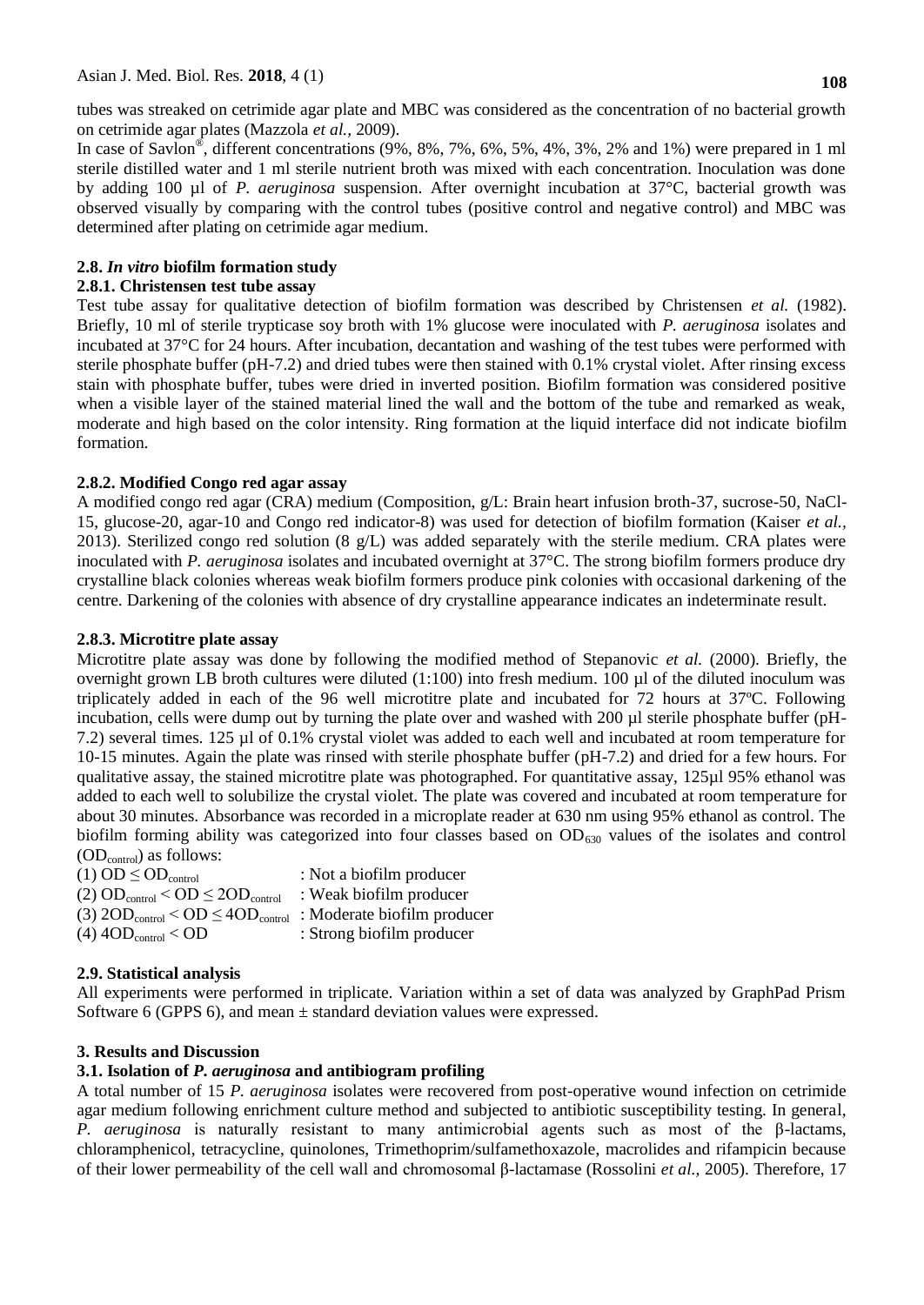antibiotics from nine different classes were chosen for antibiogram profiling because of their wide use in hospital as anti-pseudomonal drugs.

The resistance and susceptibility pattern of the selected *P. aeruginosa* are shown in Table 1 and highest resistance was observed against Rifampicin (100%) followed by Ampicillin (80%), Erythromycin (73.33%) and Amoxiclave (53.33%). Previous study in Bangladesh reported 89.5% resistance against Ampicillin and 89.3% resistance against Amoxiclave (Yasmin *et al*., 2005). Resistance to β lactam antibiotic is due to chromosomal or plasmid mediated β-lactamase enzyme which is responsible for the inactivation or degradation of the antibiotic (Livermore, 1995).

Resistance pattern against carbapenem group i.e., meropenem and imipenem was 6.67% which correlates well with the studies of India, Nepal, Spain and Italy (Ruhil *et al.,* 2009; Chander and Raza, 2013; Bouza *et al.,* 1999; Bonfiglio *et al.,* 1998). All of those studies suggested meropenem and imipenem as the most effective anti-pseudomonal drugs as also in our study. However, several reports indicated increasing resistance towards this antibiotic group day by day (Fatima *et al.,* 2012; Akhtar, 2010). Usually, resistance to carbapenem is often due to loss of porins and up regulation of efflux mechanism or production of the enzyme metallo β lactamase (MBL) (Kohler *et al.,* 1999).

In case of Aminoglycosides, 26.67% of *P. aeruginosa* isolates were resistant to Gentamicin and Amikacin. It was reported in Pakistan that the resistance to Gentamicin was higher than Amikacin which supported a study of India (Akhtar, 2010; Sasirekha *et al.,* 2010). Another research conducted in Bangladesh reported Gentamicin and Amikacin resistance 40% and 36.3% respectively which is notably high resistance pattern observed in the south Asian region (Begum *et al*., 2013).

The isolated bacteria showed moderate resistance rate (13.33-60%) against the antibiotics of Cephalosporin antibiotic group *viz.* Ceftriaxone, Cefixime, Cephalexin and Ceftazidime in the present study. The highest resistance (60%) was recorded against Cephalexin. As Cephalexin is from the first generation Cephalosporin group, resistance to this antibiotic is quite normal. A Bangladeshi research documented 100% resistance to Ceftriaxone and 80% resistance to Ceftazidime which also corroborates with a more recent study pointing out 100% resistance rate to Ceftriaxone but not with the Ceftazidime sensitivity as it was only 13.33% in the present study (Haque *et al.,* 2010; Mengesha *et al.,* 2014).

In the present study, 13.33% resistance was recorded against Ciprofloxacin of Quinolone group. But Corona-Nakamura *et al.* showed that *P. aeruginosa* was absolutely susceptible to Ciprofloxacin (Corona-Nakamura *et al*., 2001). However, resistance to fluoroquinolones has been reported in recent years as well. Many studies correlated with the increased resistance rate against the Ciprofloxacin (Ruhil *et al.,* 2009; Begum *et al.,* 2013; Corona-Nakamura *et al.,* 2001). Decrease amount of quinolones entering cells because of the defects in the function of porin channels and efflux systems in the bacterial membrane contribute to the multi-drug resistance problem (Livermore, 2004).

33.33% of *P. aeruginosa* were resistant against Tetracycline group which is because of the low permeability of the outer membrane of bacteria. The resistance rate was 100% in study of Mahmoud *et al*., 2013. 46.67% of *P. aeruginosa* were resistant against the Co-trimoxazole which is much lower than a recent study (Bessa *et al.,* 2015).

This study shows that these drugs can no more be used as empirical treatment of infections caused by clinical *P. aeruginosa* isolates*.* Additional studies are required to determine the drug resistance mechanism along with computational biology and to identify potent drug target for designing novel therapeutics against MDR pathogens.

## **3.2. MAR indexing**

The multiple antibiotic resistance (MAR) indices were determined for each isolate by dividing the number of antibiotics to which the isolate is resistant by the total number of antibiotics tested (Krumpernam, 1983). In present investigation, MAR index of all of the isolates were >0.2, indicating that all the isolates were originated from the environment where antibiotics were frequently used (Krumpernam, 1983). MAR analysis has been used to differentiate bacteria from different sources using antibiotics that are commonly used for human therapy. The isolates having identical MAR index were might be from common niche (Kaspar *et al.,* 1990).

The three isolates  $P_1$ ,  $P_2$  and  $P_3$  having highest MAR Index 0.72, 0.71 and 1.0 respectively were selected as multidrug resistant *P. aeruginosa* and used for further study (Figure 2).

## **3.3. Bacterial identification**

The bacterial isolates were characterized based on their cultural (e.g., colony color, form, margin, surface and elevation); morphological (e.g., cell shape and arrangement, sporulation); physiological (e.g., growth response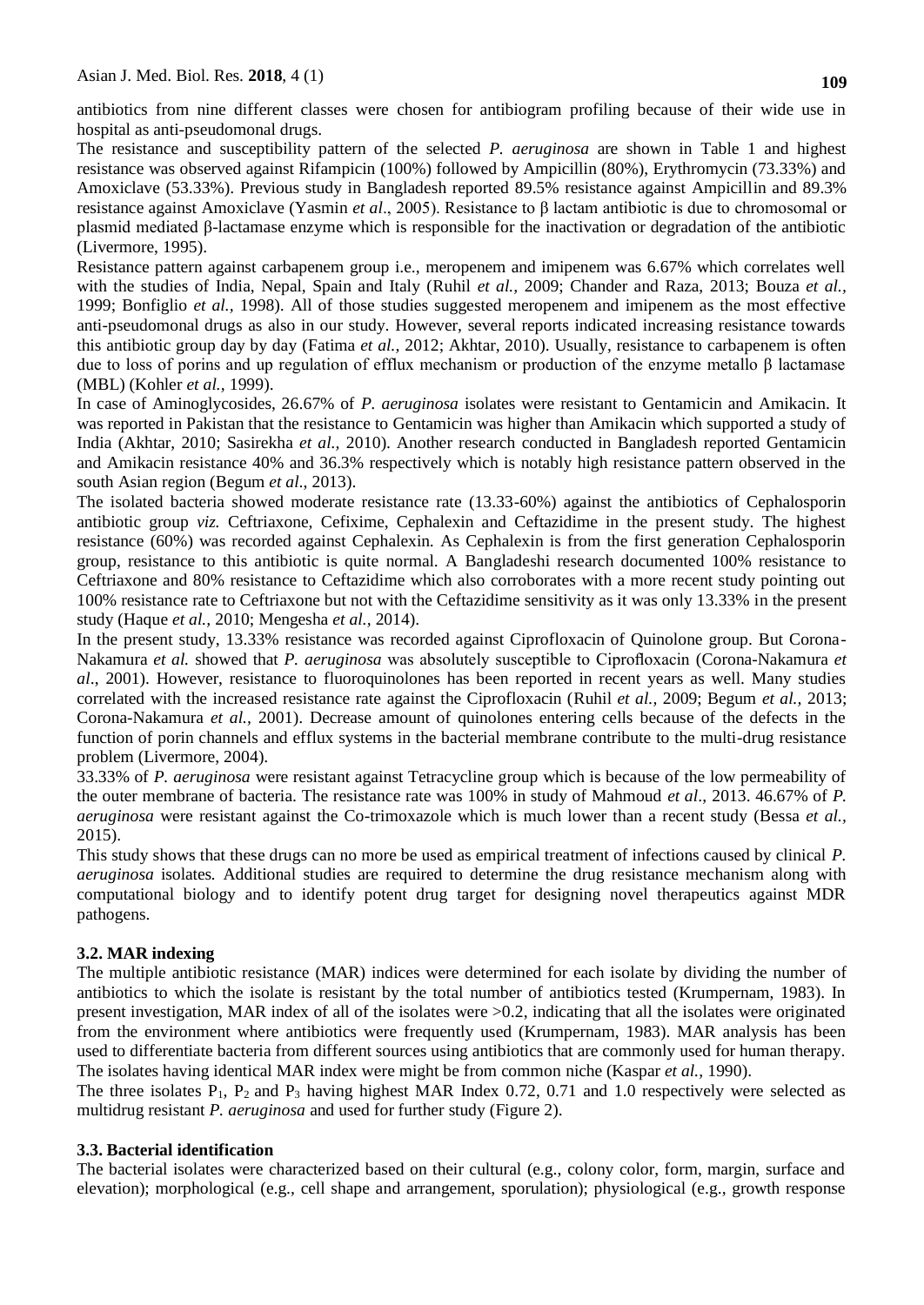at different temperature, pH and salt concentration) and biochemical (e.g., API®20NE microbial identification kit (BioMerieux, USA)) characteristics as described in the Cowan and Steel"s manual for the identification of medical bacteria (Barrow and Feltham, 1993). The isolates were then identified as *P. aeruginosa* by comparing the test results with the standard descriptions given in Bergey's Manual of Determinative Bacteriology (Buchanan and Gibbons, 1974).

#### **3.4. MIC and MBC of antibiotics and antiseptics**

Determination of MBC and MIC of antimicrobials for a clinical pathogen has now become very essential in clinical microbiology laboratories as treatment of immunocompromised or other patients require bactericidal rather than bacteriostatic response. In Bangladesh, there are very little literature regarding MIC and MBC of antibiotics and antiseptics against clinical isolates of *P. aeruginosa* from wound infection. Therefore, in present study, MIC and MBC of two commonly prescribed antibiotics (Meropenem and Ceftriaxone) and antiseptics (70% ethanol and Savlon® ) against *P. aeruginosa* isolates were determined by broth micro-dilution method.

The MIC value of ceftriaxone was 12.207µg/mL, 12.207µg/mL and 781.25µg/mL whereas the MBC value was 195.313 $\mu$ g/mL, 195.313 $\mu$ g/mL and 781.25 $\mu$ g/mL for the isolates P<sub>1</sub>, P<sub>2</sub> and P<sub>3</sub>, respectively (Table 2). The MIC of meropenem was 3.05µg/mL, 0.76µg/mL and 3.05µg/mL for three isolates whereas MBC was 48.83µg/mL,  $48.83\mu$ g/mL and  $781.25\mu$ g/mL for the isolates  $P_1$ ,  $P_2$  and  $P_3$ , respectively.

The isolates  $P_1$  and  $P_2$  were categorized as 'susceptible' whereas  $P_3$  as 'resistant' in the broth micro-dilution method according to the CLSI standards (Table 2). This result also correlates with the result of disc diffusion method. Moreover, disc diffusion method is more appropriate method than MIC determination because of its ease of performance and no requirements of special equipment (Farahani *et al.,* 2013).

70% ethanol is the disinfectant of choice in hospitals and healthcare settings for both hard surfaces and skin antisepsis. The specific mode of action includes membrane damage and rapid denaturation of proteins, with subsequent interference with metabolism and cell lysis (McDonnell and Russell, 1999). In present study, 1:4 dilutions of 70% ethanol were found as MIC for all three isolates and also MBC for  $P_1$  and  $P_2$ , except for  $P_3$ where 1:2 dilutions were found as MBC (Table 3).

The MIC value for Savlon® was 1% concentration whereas exhibited bactericidal effect at 2% concentration against all three isolates. These findings are comparable to a report of Nigeria where 61% of *P. aeruginosa* isolates were susceptible to 1% Savlon® concentration (Iroha *et al.,* 2011). It was found that the higher concentrations of antiseptics were required by the tested isolates compared to the control strain *P. aeruginosa* ATCC 27853. It is necessary to have knowledge about the MIC and MBC of the antimicrobials before applying in any infection as emergence of antimicrobial resistant microorganism can be concentration dependent (Al-Jailawi *et al.,* 2013).

According to McDonnell and Russell (1999), reduced susceptibility of *P*. *aeruginosa* to any antiseptics is linked with the biofilm forming potentiality of clinical isolates. The micropopulation within the biofilm shows distinct genetic diversity such as modulation of microenvironment, genetic exchange between the cells etc. which is responsible for tolerance towards the antiseptics (McDonnell and Russell, 1999).

#### **3.5.** *In vitro* **biofilm formation study**

Any kind of wound bed serves as a good place for biofilm formation because of its fibrin network and nutritional status. In present study, the biofilm forming property of the selected *P. aeruginosa* isolates  $(P_1, P_2)$ and P3) were evaluated by three methods *viz.* test tube assay, modified CRA assay and microtitre plate assay.

In test tube assay (Table 4),  $P_2$  isolate was observed as strong biofilm former which also showed positive result in modified CRA assay as it produced dry crystalline black colonies (Figure 5). The modified CRA assay was negative for other two isolates i.e.,  $P_1$  and  $P_3$  but in test tube assay, they ( $P_1$  and  $P_3$ ) were categorized as moderate biofilm former (Table 4 and Table 5). All three isolates were biofilm former according to microtitre plate assay. Meanwhile,  $P_2$  categorized as strong biofilm former whereas  $P_1$  and  $P_3$  as moderate biofilm former (Table 6). Despite of growing under same culture conditions, the biofilm formation ability of each isolate from same organism is different because of the failure of primary cell numbers to initiate biofilm formation and the absence of auto inducers i.e., quorum signaling molecules. Addition of 1% glucose increases the biofilm formation potential of microorganisms in both microtitre plate assay and test tube assay (Nagaveni *et al.,* 2010). A correlation was observed with some other studies (Mathur *et al.,* 2006; Bose *et al.,* 2009).

Among three assays, the microtitre plate assay was recommended as the most reliable and sensitive quantitative tool for determining the biofilm formation than that of the two methods, i.e., test tube assay and modified CRA assay (Nagaveni *et al.,* 2010).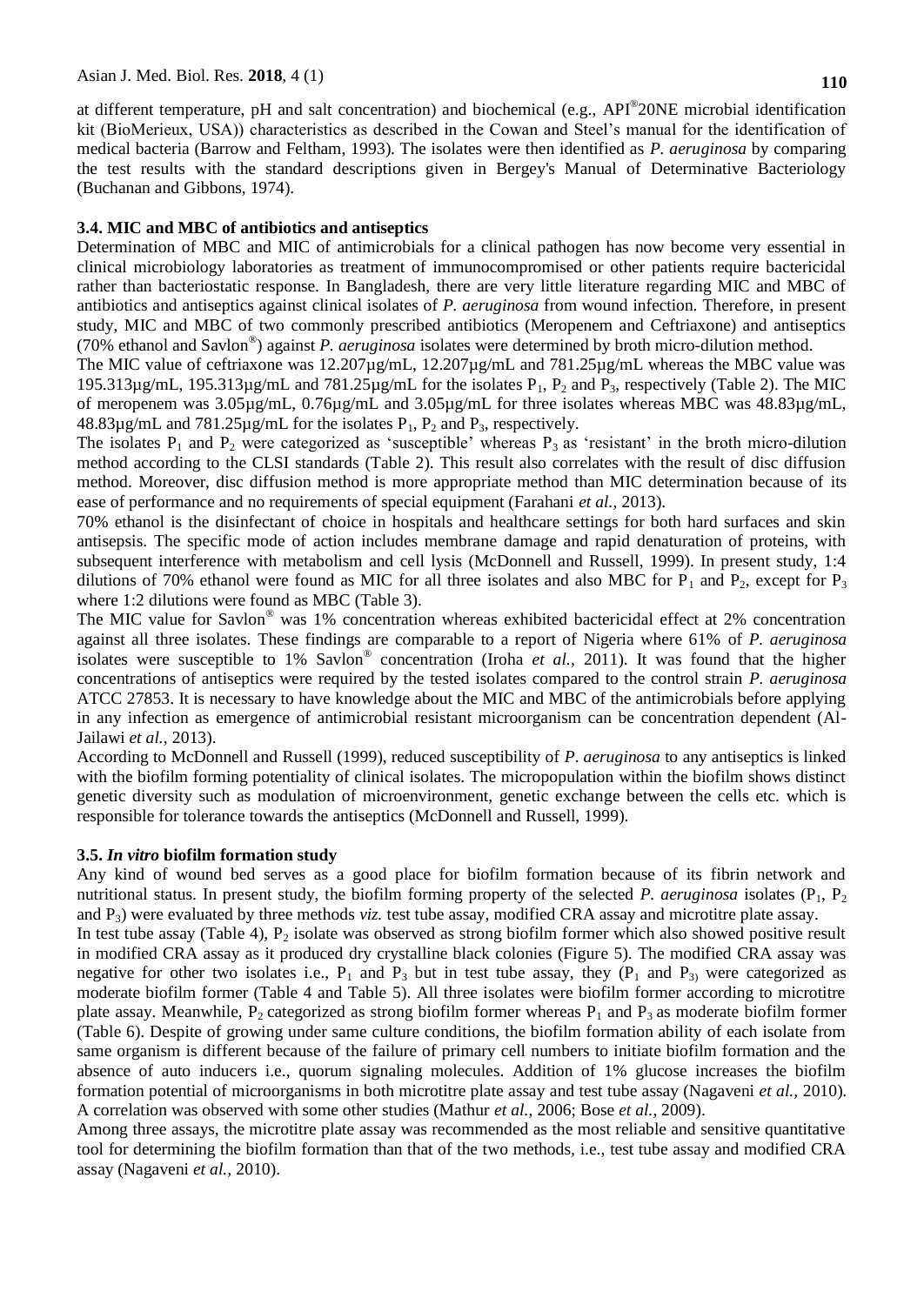| <b>Classes of</b><br>antibiotics | Type of antibiotic                       | No. (n) and percentage of<br>resistant $(\% )$ | No. (n) and percentage of<br>susceptible $(\% )$ |
|----------------------------------|------------------------------------------|------------------------------------------------|--------------------------------------------------|
| Penicillin                       | Ampicillin $(10\mu g)$                   | 12(80)                                         | 3(20)                                            |
|                                  | Amoxicillin $(30 \mu g)$                 | 10(66.67)                                      | 5(33.33)                                         |
| Aminoglycoside                   | Gentamicin $(30 \mu g)$                  | 4(26.67)                                       | 11(73.33)                                        |
|                                  | Amikacin $(30 \mu g)$                    | 3(26.67)                                       | 12(73.33)                                        |
| Quinolones                       | Ciprofloxacin $(5 \mu g)$                | 2(13.33)                                       | 13 (86.67)                                       |
| Cephalosporin                    | Ceftriaxone $(30 \mu g)$                 | 2(13.33)                                       | 13 (86.67)                                       |
|                                  | Cefixime $(5 \mu g)$                     | 4(26.67)                                       | 11(73.33)                                        |
|                                  | Cephalexin $(30 \mu g)$                  | 9(60)                                          | 6(40)                                            |
|                                  | Ceftazidime $(30 \mu g)$                 | 2(13.33)                                       | 13 (86.67)                                       |
| Macrolide                        | Erythromycin $(15 \mu g)$                | 11(73.33)                                      | 4(26.67)                                         |
| Carbapenem                       | Meropenem $(10 \mu g)$                   | 1(6.67)                                        | 14 (93.33)                                       |
|                                  | Imipenem $(10 \mu g)$                    | 1(6.67)                                        | 14 (93.33)                                       |
| Sulfonamides                     | Sulfamethoxazole× Trimethoprim           | 7(46.67)                                       | 8 (53.33)                                        |
|                                  | (Co-trimoxazole) $(25 \mu g)$            |                                                |                                                  |
| Tetraycline                      | Tetracycline $(30 \mu g)$                | 5(33.33)                                       | 10(66.67)                                        |
|                                  | Rifampicin $(5 \mu g)$                   | 15(100)                                        | 0(0)                                             |
| Others                           | Chloramphenicol $(30 \mu g)$             | 4(26.67)                                       | 11(73.33)                                        |
|                                  | Amoxicillin-clavulanic acid $(30 \mu g)$ | 8 (53.33)                                      | 7(46.67)                                         |

**Table 1. Antibiotic resistance and susceptibility pattern of** *P. aeruginosa* **isolates (n=15).**

**Table 2. MIC and MBC of antibiotics (Ceftriaxone and Meropenem).**

| <b>P.</b><br>aeruginosa<br><b>Isolates</b> |              | <b>Meropenem</b> | <b>CLSI</b><br>Standard <sup>15</sup> |          |              | <b>Ceftriaxone</b> |     | <b>CLSI</b> Standard <sup>15</sup> |
|--------------------------------------------|--------------|------------------|---------------------------------------|----------|--------------|--------------------|-----|------------------------------------|
|                                            | <b>MIC</b>   | <b>MBC</b>       | R                                     | S        | <b>MIC</b>   | <b>MBC</b>         | R   | S                                  |
|                                            | $(\mu g/mL)$ | $(\mu g/mL)$     |                                       |          | $(\mu g/mL)$ | $(\mu g/mL)$       |     |                                    |
| $P_1$                                      | 3.05         | 48.83            |                                       |          | 12.207       | 195.313            |     |                                    |
| P <sub>2</sub>                             | 0.76         | 48.83            |                                       |          | 12.207       | 195.313            |     |                                    |
| $P_3$                                      | 3.05         | 781.25           | >16                                   | $\leq 4$ | 781.25       | 781.25             | >64 | $\leq$ 8                           |
| P. aeruginosa                              | 0.0067       | 0.0067           |                                       |          | 0.002        | 0.011              |     |                                    |
| <b>ATCC 27853</b>                          |              |                  |                                       |          |              |                    |     |                                    |

Note: R=Resistant; S=Susceptible

# **Table 3. MIC and MBC of antiseptics (70% ethanol and Savlon® ).**

| P. aeruginosa Isolates   | 70 % ethanol          |                       | $Savlon^{\otimes}$    |                       |
|--------------------------|-----------------------|-----------------------|-----------------------|-----------------------|
|                          | <b>MIC</b> (dilution) | <b>MBC</b> (dilution) | <b>MIC</b> (dilution) | <b>MBC</b> (dilution) |
|                          | 1:4                   | l:4                   | 2%                    | 1%                    |
|                          | l :4                  | l:4                   | 2%                    | 1%                    |
|                          | l :4                  |                       | 2%                    | 1%                    |
| P. aeruginosa ATCC 27853 | l :4                  | l:4                   | 2%                    | 2%                    |

## **Table 4. Test tube assay for** *in vitro* **biofilm formation study.**

| <b>Isolates</b> | <b>Visual observation</b> | <b>Remarks</b> |
|-----------------|---------------------------|----------------|
|                 |                           | Weak           |
| $P_{\odot}$     | ----                      | Strong         |
| $\mathbf{P}_2$  | $- + -$                   | Moderate       |

# **Table 5. Modified congo red agar (CRA) assay for** *in vitro* **biofilm formation study.**

| <b>Isolates</b> | <b>Remarks</b>           |
|-----------------|--------------------------|
|                 | $\overline{\phantom{0}}$ |
| $P_{\odot}$     | $\overline{\phantom{0}}$ |
| $P_{\odot}$     | $\overline{\phantom{0}}$ |

Note:  $+$  = Positive;  $-$  = Negative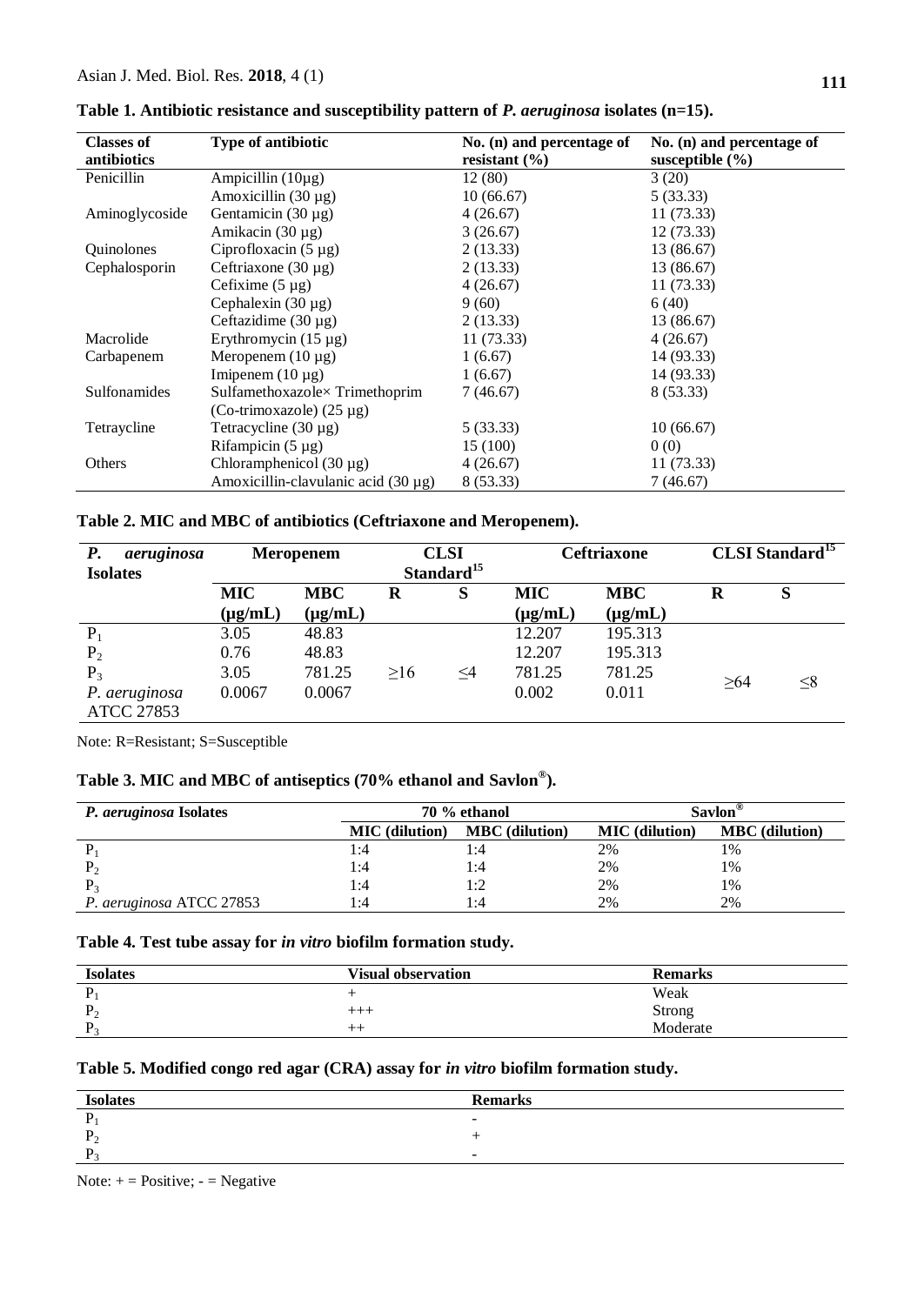| <b>Isolates</b> | Absorbance of de-stained solutions $OD_{630}$ | <b>Remarks</b> |
|-----------------|-----------------------------------------------|----------------|
|                 | $0.2427 \pm 0.079$                            | Moderate       |
| P <sub>2</sub>  | $0.2950 \pm 0.163$                            | Strong         |
|                 | $0.2274 \pm 0.005$                            | Moderate       |
| Control         | 0.06                                          |                |

**Table 6. Microtitre plate assay for** *in vitro* **biofilm formation study.**



**Figure 1. Antimicrobial susceptibility test of** *P. aeruginosa* **isolates by disc diffusion method.**



**Figure 2. Multiple antibiotic resistance (MAR) index of** *Pseudomonas aeruginosa* **isolates (P1-P15).**



**Figure 3. a) Cultural characteristics of** *P. aeruginosa* **on Cetrimide agar plate; b) Microscopic observation of gram negative rod shaped bacterial cell; c) Biochemical characterization by API® 20NE microbial identification kit.**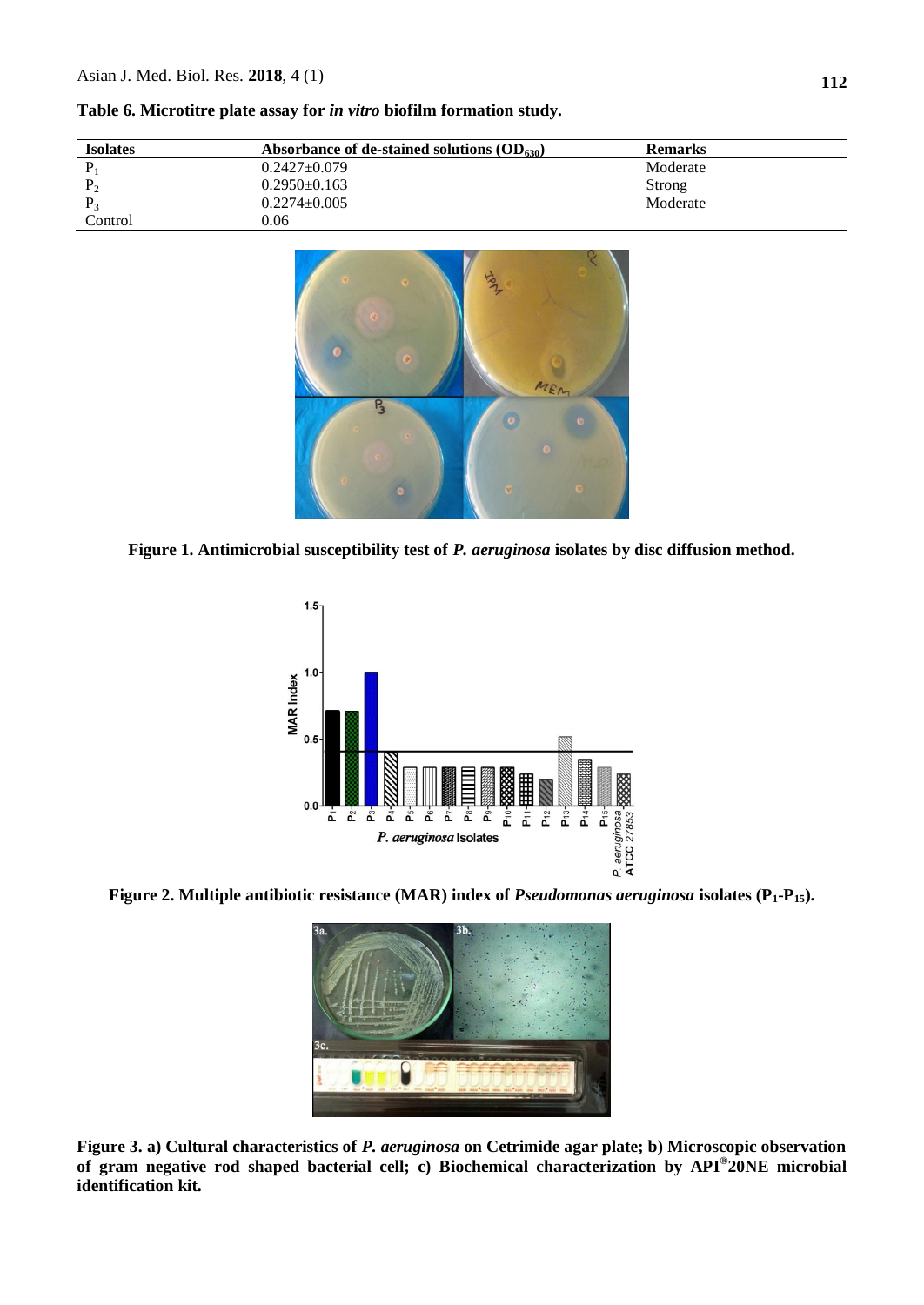

**Figure 4. In vitro biofilm formation by P. aeruginosa isolates**  $(P_1, P_2 \text{ and } P_3)$  **in test tube assay.** 



**Figure 5. Black colonies of** *P. aeruginosa* **isolate P<sup>2</sup> on modified congo red agar (CRA) plate.**

It has been reported that biofilm formation, particularly by MDROs, may play a relevant role in the pathogenesis of chronic wounds, considering its effects on the antibiotic resistance and the ensuing limitation of therapeutic options (Percival *et al.,* 2015). All of the three isolates which showed higher resistances to antibiotics were biofilm formers, indicating that that the majority of MDR pathogens are biofilm producers but this is still under study. Some research suggested that MDR isolates have more biofilm forming potential than susceptible organisms because of the greater biomass, intrinsic resistance, restricted and delayed penetration of antibiotics into the bacterial cell, the presence of starved cell due to nutrient limitation, exchange of virulence genes and so on (Stewart and Costerton, 2001; Ghotaslou and Salahi, 2013).

Tolerance to multiple classes of antibiotics by the micro-population of biofilm is one of the major virulence determinants of *P*. *aeruginosa*, which is making the wound infection management a challenging task day by day. Implementation of good sanitation and disinfection practices and proper utilization of antibiotics may play an important role in the prevention of post-operative wound infections due to MDR pathogens.

#### **4. Conclusions**

Multidrug resistance in bacterial population is a difficult task for the proper management of wound infections. In this study, the antibiotics of Carbapenem group (Meropenem and Imipenem) were found as the most efficacious drugs against MDR *P. aeruginosa* isolates while other drugs were found virtually useless and all the clinical pseudomonad isolates were biofilm former*.* To reduce infections by biofilm producing MDR microorganisms, a multidisciplinary approach should be built up involving both clinicians and microbiologists for routine microbiological surveillance. Further analysis should be carried out to investigate the relationship between MDR and biofilm formation.

#### **Acknowledgement**

Authors are thankful to the Ministry of Science and Technology, Government of the Peoples" Republic of Bangladesh for financial support under "NST Fellowship Program" in the fiscal year of 2014-2015.

## **Conflict of interest**

None to declare.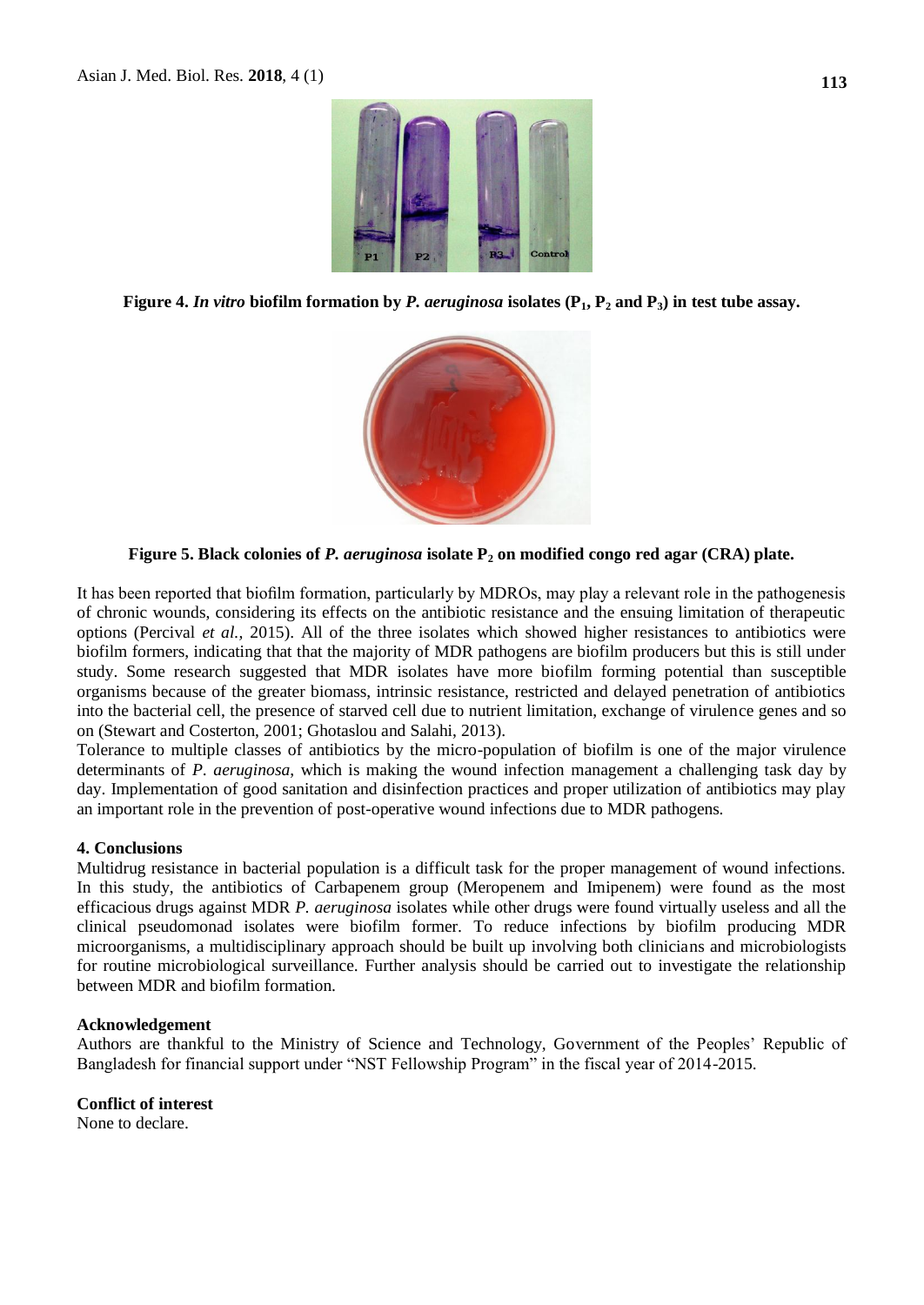#### **References**

- Akhtar N, 2010. Hospital acquired infections in a medical intensive care unit. J. Coll. Physicians Surg. Pak., 20: 386-390.
- Al-Jailawi MH, Ameen RS and Al-Jeboori MR. 2013. Effect of Disinfectants on Antibiotics Susceptibility of *Pseudomonas aeruginosa.* J. Applied. Biotechn., 1: 1.
- Amsterdam D, 1996. Susceptibility testing of antimicrobials in liquid media. In: Loman V, Antibiotics in laboratory medicine, 4th ed. 52-111.
- Barrow GI and Feltham RKA, 1993. Cowan and Steel's Manual for the Identification of Medical Bacteria, (3rd ed). Cambridge University Press, Cambridge, 352.
- Begum S, MA Salam, KF Alam, N Begum, P Hassan and JA Haq, 2013. Detection of extended spectrum βlactamase in *Pseudomonas* spp. isolated from two tertiary care hospitals in Bangladesh. BMC Res. Notes, 6: 7.
- Bertrand XM, C Thouverez, P Patry, Balvay and D Talon, 2002. *Pseudomonas aeruginosa:* antibiotic susceptibility and genotypic characterization of strains isolated in the intensive care unit. Clin. Microbiol. Infect., 7: 706-708.
- Bessa LJ, P Fazii, M Di Giulio and L Cellini, 2015. Bacterial isolates from infected wounds and their antibiotic susceptibility pattern: some remarks about wound infection. Int. Wound J., 12: 47-52.
- Bonfiglio G, V Carciotto and G Russo, 1998. Antibiotic resistance in *Pseudomonas aeruginosa:* an Italian survey. Antimicrob. Chemother., 41: 307-310.
- Bose S, M Khodke, S Basak and SK Mallick, 2009. Detection of biofilm producing staphylococci: need of the hour. J. Clin. Diagn. Res., 3: 1915-20.
- Bouza E, F Garcia-Gorrote, E Cercenado, M Marin and MS Diaz, 1999. *Pseudomonas aeruginosa:* A survey of resistance in 136 hospitals in Spain. The Spanish *Pseudomonas aeruginosa* study group. Antimicrob. Agents. Chemother. 981-982.
- Buchanan RE and NE Gibbons, 1974. Bergey"s Manual of Determinative Bacteriology", 8th ed. The Williams and Wilkins Company, Baltimore.
- Chander A and MS Raza, 2013. Antimicrobial susceptibility patterns of *Pseudomonas aeruginosa* clinical isolates at a tertiary care hospital in Kathmandu, Nepal. Asian J. Pharma. Clin. Res., 6: 235-238.
- Christensen GD, WA Simpson, AL Bisno and EH Beachey, 1982. Adherence of slime producing strains of *Staphylococcus epidermidis* to smooth surfaces. Infect. Immun., 37: 318-26.
- Clinical Laboratory standard institute, Performance Standards for Antimicrobial Susceptibility Testing; Seventeenth Informational Supplement. 2018.
- Corona-Nakamura AL, MG Miranda-Novales, B Leanos-Miranda, L [Portillo-Gómez,](https://www.ncbi.nlm.nih.gov/pubmed/?term=Portillo-G%C3%B3mez%20L%5BAuthor%5D&cauthor=true&cauthor_uid=11395191) A [Hernández-Chávez,](https://www.ncbi.nlm.nih.gov/pubmed/?term=Hern%C3%A1ndez-Ch%C3%A1vez%20A%5BAuthor%5D&cauthor=true&cauthor_uid=11395191) J [Anthor-Rendón](https://www.ncbi.nlm.nih.gov/pubmed/?term=Anthor-Rend%C3%B3n%20J%5BAuthor%5D&cauthor=true&cauthor_uid=11395191) and S [Aguilar-Benavides,](https://www.ncbi.nlm.nih.gov/pubmed/?term=Aguilar-Benavides%20S%5BAuthor%5D&cauthor=true&cauthor_uid=11395191) 2001. Epidemiologic study of *Pseudomonas aeruginosa* in critical patients and reservoirs. Arch. Med. Res., 32: 238–242.
- Farahani P, B Mohajeri, Rezaei and H Abbasi, 2013. Comparison of different phenotypic and genotypic methods for the detection of methicillin resistant *Staphylococcus aureus*, North American J. Med. Sci*.*, 5: 637-640.
- Fatima A, SB Naqvi, SA Khaliq, S Perveen and S Jabeen, 2012. Antimicrobial susceptibility pattern of clinical isolates of *Pseudomonas aeruginosa* isolated from patients of lower respiratory tract infections. SpringerPlus, 1: 70.
- Forbes BA, DF Sahm and AS Weissfeld, 2002. *Pseudomonas, Burkholderia*, and similar organisms. In: Forbes BA, Sahm DF, Weissfeld AS, editors. Bailey and Scott"s Diagnostic Microbiology. 11th ed. St. Louis: Mosby Inc. 448-61.
- Giamarellou H, 2002. Prescribing guidelines for severe *Pseudomonas* infections. J. Antimicrob. Chemother*.*, 49: 229–233.
- Ghotaslou R and B Salahi, 2013. Effects of Oxygen on in vitro Biofilm Formation and Antimicrobial Resistance of *Pseudomonas aeruginosa*. Pharma Sci., 19: 96.
- Haagensen JA, M Klausen, RK Ernst, SI Miller, A Folkesson, T Tolker-Nielsen and S Molin, 2007. Differentiation and distribution of colistin- and sodium dodecyl sulfate-tolerant cells in *Pseudomonas aeruginosa* Biofilms. J. Bacteriol., 189: 28-37.
- Haque R and MA Salam, 2010. Detection of ESBL producing nosocomial gram negative bacteria from a tertiary care hospital in Bangladesh. Pak. J. Med. Sci., 26: 887-891.
- Hartemann-Heurtier A, J Robert, S Jacqueminet, G Van Ha, JL Golmard, V Jarlier and A Grimaldi, 2004. Diabetic foot ulcer and multidrug-resistant organisms: Risk factors and impact. Diabet. Med., 21: 710–715.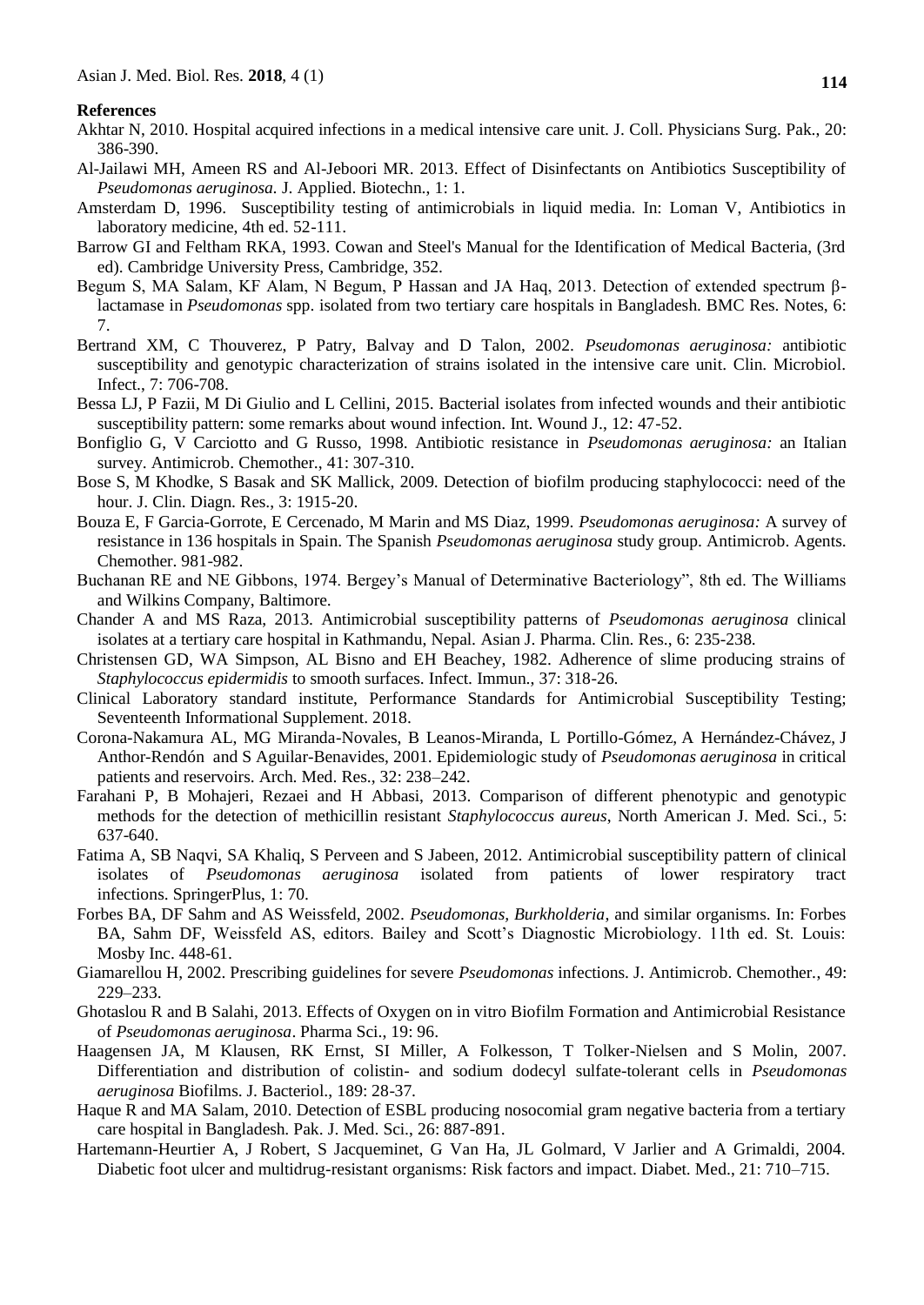- Holzheimer R, P Quika, D Patzmann and R Fussle, 1990. Nosocomial infections in general surgery: surveillance report from a German university clinic Infection. 18: 9.
- Iroha IR, AE Oji, OK Nwosu and ES Amadi, 2011. Antimicrobial activity of Savlon, Izal and Z-germicide against clinical isolates of *Pseudomonas aeruginosa* from hospital wards. Eur. J. Dent. Med., 3: 32-35.
- [Kaiser TDL,](https://www.sciencedirect.com/science/article/pii/S073288931200497X#!) EM [Pereira,](https://www.sciencedirect.com/science/article/pii/S073288931200497X#!) KRN [Santos,](https://www.sciencedirect.com/science/article/pii/S073288931200497X#!) ELN [Maciel,](https://www.sciencedirect.com/science/article/pii/S073288931200497X#!) RP [Schuenck](https://www.sciencedirect.com/science/article/pii/S073288931200497X#!) [and APF](https://www.sciencedirect.com/science/article/pii/S073288931200497X#!) Nunes, 2013. Modification of the Congo red agar method to detect biofilm production by *Staphylococcus epidermidis.* [Diagnos. Microbiol.](https://www.sciencedirect.com/science/journal/07328893)  [Infect. Dis.](https://www.sciencedirect.com/science/journal/07328893), 75: 235-239.
- [Kaspar CW,](http://www.ncbi.nlm.nih.gov/pubmed/?term=Kaspar%20CW%5BAuthor%5D&cauthor=true&cauthor_uid=2081335) JL [Burgess,](http://www.ncbi.nlm.nih.gov/pubmed/?term=Burgess%20JL%5BAuthor%5D&cauthor=true&cauthor_uid=2081335) IT [Knight](http://www.ncbi.nlm.nih.gov/pubmed/?term=Knight%20IT%5BAuthor%5D&cauthor=true&cauthor_uid=2081335) and RR [Colwell,](http://www.ncbi.nlm.nih.gov/pubmed/?term=Colwell%20RR%5BAuthor%5D&cauthor=true&cauthor_uid=2081335) 1990. Antibiotic resistance indexing of *Escherichia coli* to identify sources of fecal contamination in water. [Can. J. Microbiol.,](http://www.ncbi.nlm.nih.gov/pubmed/2081335) 36: 891-894.
- Kohler T, M Michea-Hamzehpour, SF Epp and JC.Pechere, 1999. Carbapenem activities against *Pseudomonas aeruginosa:* respective contributions of OprD and efflux systems. Antimicrob. Agents Chemother., 43: 424- 7.
- Krumpernam PH, 1983. Multiple antibiotic resistance indexing *Escherichia coli* to identify risk sources of faecal contamination of foods. Appl. Environ. Microbiol., 46: 165-170.
- Kwon AS, GC Park, SY Ryu, DH Lim, DY Lim, CH Choi, Y Park and Y Lim, 2008. Higher biofilm formation in multidrug-resistant clinical isolates of *Staphylococcus aureus*. Int. J. Antimicrob. Agents., 32: 68–72.
- Livermore D, 2004. OPINION: Can better prescribing turn the tide of resistance? Nature Rev Microbiol., 2: 73- 78.
- Livermore DM, 1995. B-Lactamases in laboratory and clinical resistance. Clin. Microbiol. Rev., 8: 557–584.
- Mahmoud AB, WA Zahran, GR Hindawi, AZ Labib and R Galal, 2013. Prevalence of Multidrug-Resistant *Pseudomonas aeruginosa* in Patients with Nosocomial Infections at a University Hospital in Egypt, with Special Reference to Typing Methods. J. Virol. & Microbiol., 2013: Article ID 290047, 13 pages.
- Mathur T, S Singhal, S Khan, DJ Upadhyay, T Fatma and A Rattan, 2006. Detection of biofilm formation among the clinical isolates of staphylococci: an evaluation of three different screening methods. Indian J. Med. Microbiol., 24: 25-9.
- Mazzola PG, AF Jozala, LC Novaes, P Moriel and TC Penna, 2009. Minimal inhibitory concentration (MIC) determination of disinfectant and/or sterilizing agents. Braz. J. Pharm. Sci., 45: 241-248.
- McDonnell G and AD Russell, 1999. Antiseptics and disinfectants: activity, action, and resistance. Clin. Microbiol. Rev., 12: 147-179.
- Mengesha RE, BGS Kasa, M Saravanan, DF Berhe and AG Wasihun, 2014. Aerobic bacteria in post surgical wound infections and pattern of their antimicrobial susceptibility in Ayder Teaching and Referral Hospital, Mekelle, Ethiopia. BMC Res. Notes, 7: 575.
- Naeem BS, KH Naqvi and S Gauhar, 2006. Paediatric nosocomial infections: resistance pattern of clinical isolates. Pak. J. Pharm. Sci., 19: 52.
- Nagaveni S, H Rajeshwari, AK Oli, SA Patil and RK Chandrakanth, 2010. Evaluation of biofilm forming ability of the multidrug resistant *Pseudomonas aeruginosa*. The Bioscan*.* 5: 563-66.
- Nikolaev I and VK Plakunov, 2007. Biofilm--"City of Microbes" or an Analogue of Multicellular Organisms. Mikrobiologiia, 76: 149-63.
- Percival SL, SM McCarty and B Lipsky, 2015. Biofilms and wounds: An overview of the evidence. Adv. Wound Care, 4: 373–381.
- Pruitt B, A McManus, S Kim and C Goodwin, 1998. Burn wound infections: current status. World. J. Surg., 22: 135.
- Rao RS, RU Karthika, SP Singh, P Shashikala, R Kanungo, S Jayachandran and K Prashanth, 2008. Correlation between biofilm production and multiple drug resistance in imipenem resistant clinical isolates of *Acinetobacter baumannii.* Ind. J. Med. Microbiol., 26: 333–337.
- Reiter KC, TG Da Silva Paim, CF De Oliveira and PA D"Azevedo, 2011. High biofilm production by invasive multi-resistant staphylococci. APMIS, 119: 776–781.
- [Richards MJ,](https://www.ncbi.nlm.nih.gov/pubmed/?term=Richards%20MJ%5BAuthor%5D&cauthor=true&cauthor_uid=10362409) JR [Edwards,](https://www.ncbi.nlm.nih.gov/pubmed/?term=Edwards%20JR%5BAuthor%5D&cauthor=true&cauthor_uid=10362409) DH [Culver](https://www.ncbi.nlm.nih.gov/pubmed/?term=Culver%20DH%5BAuthor%5D&cauthor=true&cauthor_uid=10362409) and RP [Gaynes,](https://www.ncbi.nlm.nih.gov/pubmed/?term=Gaynes%20RP%5BAuthor%5D&cauthor=true&cauthor_uid=10362409) 1999. Nosocomial infections in medical intensive care units in the United States. National Nosocomial Infections Surveillance System. [Crit. Care Med.,](https://www.ncbi.nlm.nih.gov/pubmed/10362409) 27: 887-92.
- Rossolini GM and E Mantengoli, 2005. Treatment and control of severe infections caused by multi-resistant *Pseudomonas aeruginosa*. Clin. Microbiol. Infect., 11: 17–32.
- Ruhil K, A Bharti and A Himanshu, 2009. *Pseudomonas aeruginosa* isolation of post-operative wound in a referral hospital in Haryana, India. J. Infect. Dis. Antimicrob. Agents., 26: 43-48.
- Sanchez CJ, K Mende, ML Beckius, KS Akers, DR Romano, JC Wenke and CK Murray, 2013. Biofilm formation by clinical isolates and the implications in chronic infections. BMC Infect. Dis., 13: 47